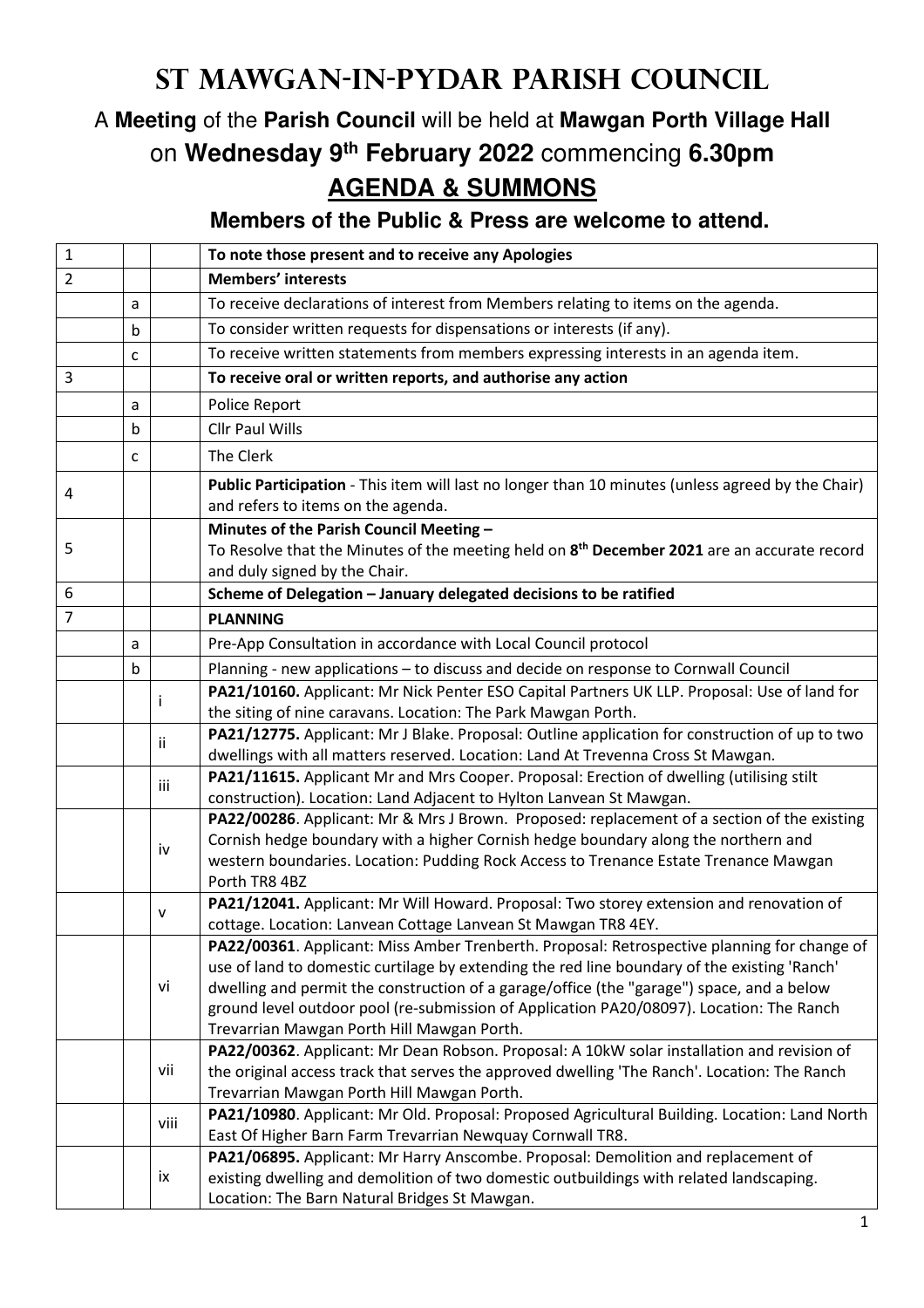|   |              |      | PA21/12699. Applicant Mr and Mrs Upton. Proposal: Proposed replacement dwelling.                                                                                                        |
|---|--------------|------|-----------------------------------------------------------------------------------------------------------------------------------------------------------------------------------------|
|   |              | X    | Location: Bob Tails Trenance Mawgan Porth.                                                                                                                                              |
|   |              |      | PA21/11225. Applicant: Sun Haven Holiday Park. Proposal: Certificate of Lawful Development                                                                                              |
|   |              | xi   | for an Existing Use of land as a caravan site all year round in breach of Condition 1 of Decision                                                                                       |
|   |              |      | Notice No. 75/1359. Location: Sun Haven Holiday Park Mawgan Porth TR8 4BQ.                                                                                                              |
|   |              |      | PA21/11449. Applicant: Mr Luke Hopper. Proposal: Non-material amendment (1) to                                                                                                          |
|   |              |      | Application No. PA19/06928 dated 26th February 2020 for Demolition of farm buildings &                                                                                                  |
|   |              |      | construction of two dwellings (Prior Approval previously granted for conversion of two                                                                                                  |
|   |              | xii  | dwellings under PA19/04115), namely, rotation of proposals of approx. 45 degrees; improve                                                                                               |
|   |              |      | Compliance Part M; reduce visual impact; improve sensitive design form; reduce overheating                                                                                              |
|   |              |      | issue with current approval and provide design proposal with planet in mind. Location: Barn                                                                                             |
|   |              |      | North East Of High Cove Farm Trenance Mawgan Porth TR8 4BY.                                                                                                                             |
|   |              |      | PA21/11450. Applicant Mr Luke Hopper. Proposal: Demolition of farm buildings and                                                                                                        |
|   |              |      | construction of two dwellings (Prior Approval previously granted for conversion of two                                                                                                  |
|   |              | xiii | dwellings under PA19/04115) with variation of condition 1 (approved plans) and 4                                                                                                        |
|   |              |      | (landscaping) in respect of decision PA19/06928 dated 26.02.20. Location: Barn Northeast of                                                                                             |
|   |              |      | High Cove Farm Trenance Mawgan Porth.                                                                                                                                                   |
|   |              |      | PA22/00645. Applicant: Mr Jim Barlow Merlin Golf & Country Club. Proposal: Proposed                                                                                                     |
|   |              | xiv  | construction of building to house golf carts and installation of electric vehicle charging points.                                                                                      |
|   |              |      | Location Merlin Golf Club Mawgan Porth TR8 4DN.                                                                                                                                         |
|   | $\mathsf{C}$ |      | To consider planning applications received before meeting                                                                                                                               |
|   | $\sf d$      |      | To note Advice and Decisions by Cornwall Council:                                                                                                                                       |
|   |              |      | PA21/06684 APPROVED Applicant: Mr Edward Stein. Proposal: Demolition of outside toilet,                                                                                                 |
|   |              |      | shed and toilet extension. Installation of sash windows in existing stair well opening.                                                                                                 |
|   |              | Ť    | Landscape alterations. Formulate new parking area beside Annex. Excavate and form level one                                                                                             |
|   |              |      | terrace as patio. Excavate and level area two terrace as lawn. Build stone retaining walls and                                                                                          |
|   |              |      | access steps to all levels. Extend stone hedge to privatise back garden. Location: St Johns St                                                                                          |
|   |              |      | Mawgan Newquay Cornwall TR8 4ES.                                                                                                                                                        |
|   |              |      | PA21/12327 Decided not to make a TPO (TCA apps) Applicant: Mrs Angela Hayne Proposal:                                                                                                   |
|   |              | ij   | Works to trees in a conservation area (CA), works include reducing Oak shown as T20 on the                                                                                              |
|   |              |      | attached map. Location: Play Area Mawgan-In-Pydar Playing Field Mawgan-in- Pydar Junior                                                                                                 |
|   |              |      | and Infant School St Mawgan TR8 4EP.                                                                                                                                                    |
|   |              |      | PA21/11595 No objections (OHL/OHE/HG apps) Applicant: Mrs C Eddy. Proposal: Western                                                                                                     |
|   |              | iii  | Power proposed works on site to stand 12 new poles with 5 associated stay wires in the                                                                                                  |
|   |              |      | highway verge to support overhead 11kv conductors. Location: Street Record Mawgan Porth                                                                                                 |
|   |              |      | Newquay Cornwall                                                                                                                                                                        |
|   |              |      | PA21/12382 Prior approval not req'd (AF/TEL/DEM) Applicant: Mr Graeme Scrimgeour.                                                                                                       |
|   |              |      | Proposal: Prior notification of proposed demolition of a single storey concrete framed building                                                                                         |
|   |              | iv   | with block infill, cavity, brickwork outer leaf and precast concrete slabs to the flat roof. The                                                                                        |
|   |              |      | building was constructed circa 1955 as a support office to a previously demolished T2 hangar.                                                                                           |
|   |              |      | Location: Building 32 Cornwall Airport Newquay Carloggas TR8 4HP.                                                                                                                       |
|   |              | v    | PA21/11945 Decided not to make a TPO (TCA apps) Applicant: Dr Jonathan Cooper. Proposal:<br>Works to trees in a conservation area (CA), to reduce the crown of a willow tree. Location: |
|   |              |      | Hylton Lanvean St Mawgan.                                                                                                                                                               |
|   |              |      | PA20/10263 APPROVED Applicant: Mr & Mrs Craddock. Proposal: Conversion of existing barn                                                                                                 |
|   |              | vi   | to form one dwelling. Location: Land South Of New Farm St Mawgan Cornwall TR8 4HH.                                                                                                      |
|   | e            |      | To note Advice and Decisions by The Planning Inspectorate                                                                                                                               |
|   |              |      |                                                                                                                                                                                         |
|   | $\mathsf{f}$ |      | To note Advice and Decisions by Cornwall Planning Committee                                                                                                                             |
|   | g            |      | 5 day-Protocol for Local Councils                                                                                                                                                       |
|   | h            |      | To discuss planning enforcement issues $-$ to refer any new issues and updates $-$ if any                                                                                               |
| 8 |              |      | <b>WORKING GROUPS</b> - to receive reports (if any), and agree any necessary action and                                                                                                 |
|   |              |      | expenditure:                                                                                                                                                                            |
|   | $\mathsf a$  |      | Amenities:                                                                                                                                                                              |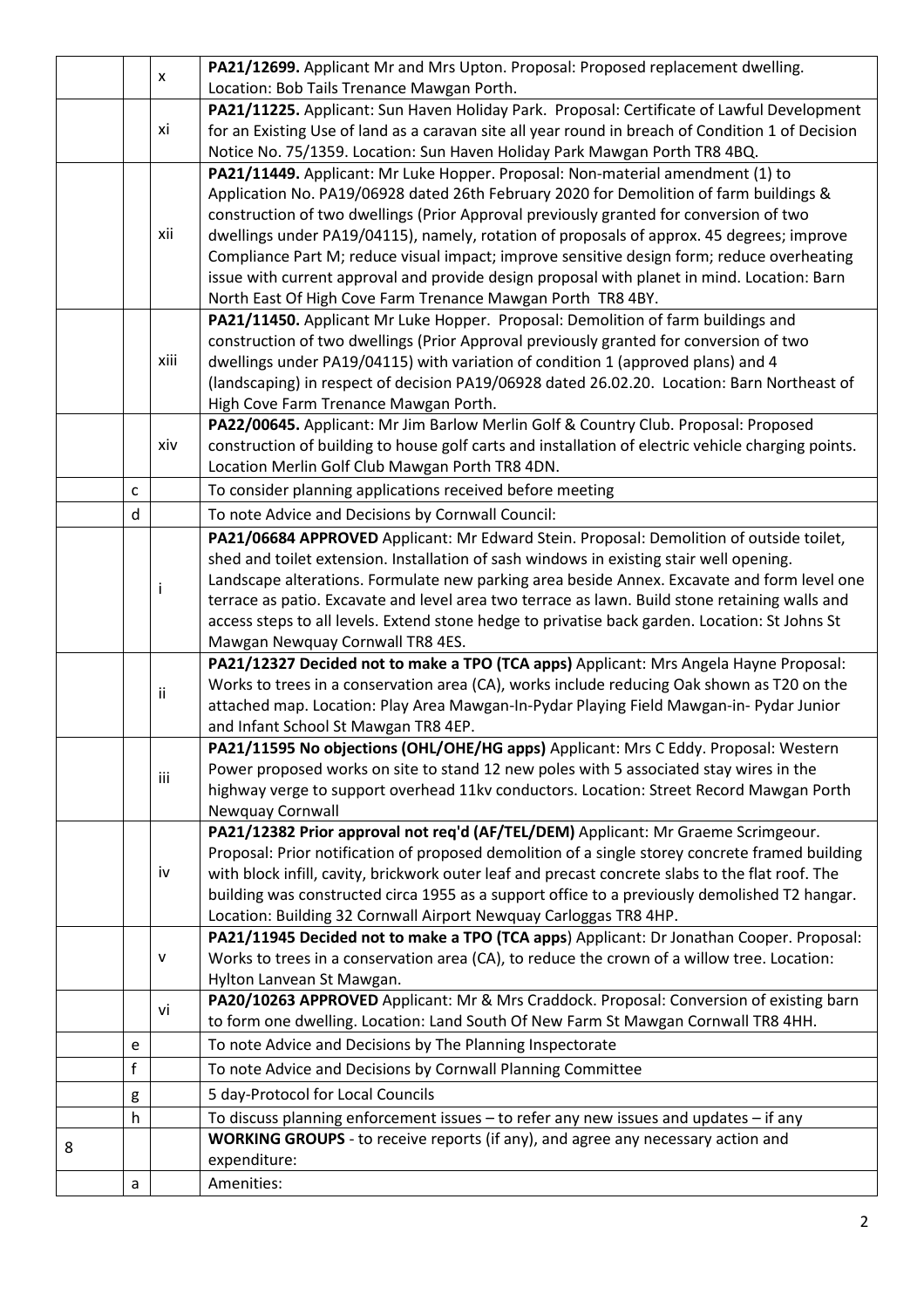|    |   | i            | Burial Ground-                                                                                 |
|----|---|--------------|------------------------------------------------------------------------------------------------|
|    |   | ii           | Annual fee review 2022                                                                         |
|    |   | iii          | To approve permission for additional memorial inscription - Margaret Mary Rowe                 |
|    |   | iv           | To note Interment of Ashes - Rita Joyce Dennis on 13th February                                |
|    |   | $\mathsf{v}$ | Playing Field/playground                                                                       |
|    |   | vi           | Tree replanting                                                                                |
|    |   |              | Tree works - to approve works to reduce weight and length of leaning oak at wicket gate St     |
|    |   | vii          | Mawgan playing field in the sum of £180 including VAT                                          |
|    |   | viii         | Replacement 'Close the Gate' sign at Playing Field entrance gate and 'Hot Water' signs x 3 for |
|    |   |              | public toilets - to approve invoice in the sum of £118.80 including VAT                        |
|    | b |              | <b>Transport and Rights of Way</b>                                                             |
|    |   |              | Modification Order Rectory Lane - to note Order made and cited as 'The Cornwall Council        |
|    |   | Ť            | (Addition of Restricted Byway from Road U6177 at Mawgan-in-Pydar School to Road U6177 at       |
|    |   |              | Lanvean in the parish of St Mawgan-in-Pydar) Modification Order 2017'.                         |
|    |   | ii.          | Trevarrian traffic calming                                                                     |
|    |   | iii          | Local Maintenance Partnership Footpath Cutting Schedule 2022.                                  |
|    |   | iv           | Footpath Maintenance Contract 2022/23 - to approve payment for Newquay Voice classified        |
|    |   |              | advertisement in the sum of £65+VAT                                                            |
|    | C |              | <b>Beach and Environment</b>                                                                   |
|    | d |              | Neighbourhood Plan                                                                             |
|    | e |              | St Mawgan Community Hall                                                                       |
| 9  |   |              | <b>REPORTS FROM MEETINGS:</b>                                                                  |
| 10 |   |              | To note and discuss (if appropriate) the correspondence received since the last meeting and    |
|    |   |              | any associated actions and expenditure:                                                        |
|    |   | Ť            | Steve Double MP Site Meeting Cornish Fresh                                                     |
|    |   | ii           | Denzell Downs Community Benefit Fund - Applications from eligible organisations sought.        |
|    |   | iii          | Trail Riders Federation (supported by the GLASS [Green Lanes Association]) proposal to         |
|    |   | iv           | challenge the Resticted Byway Order over Rectory Lane<br>Jane Coombes                          |
|    |   | v            | Community Network Highways Scheme Expressions of Interest                                      |
|    |   | vi           | MacMillan Charity Walk Padstow to Newquay on Thursday 3rd September                            |
| 11 |   |              | <b>FINANCE and LEGISLATION:</b>                                                                |
|    |   |              | To note any income received: January: Bank Interest: £0.37p, Beach Clean 2021 Donations        |
|    | a |              | January £1050 & February £800. Memorial Permission Fee £33                                     |
|    | b |              | Budget Monitoring – to approve $3^{rd}$ qtr                                                    |
|    | C |              | Bank Reconciliation - to approve January                                                       |
|    |   |              | Accounts - to approve invoices for payment via online banking after the meeting (list          |
|    | d |              |                                                                                                |
|    |   |              | circulated prior to the meeting).                                                              |
|    | e |              | <b>Donation and Grant Applications</b>                                                         |
|    |   | Ť            | To consider and approve the annual grant of £500 to support the Mawgan Porth Village Hall      |
|    |   | ii           | To consider and approve the annual grant of £500 to support the St Mawgan Community Hall       |
|    |   |              | Exempt Business: To Resolve to invoke Standing Order 3(d) that in accordance with Public       |
|    |   |              | Bodies (admission to meetings (Act 1960 as amended by S100 Local Government Act (LGA)          |
|    |   |              | 1972), the press and the public be excluded from the meeting during consideration of the       |
|    |   |              | following matters on the grounds that they may involve the likely disclosure of exempt         |
|    |   |              | information.                                                                                   |
| 12 |   |              | <b>Contracts</b>                                                                               |
|    |   | Ť<br>ii      | Beach Clean Contract 2022<br>Footpath Maintenance Contract 2022                                |